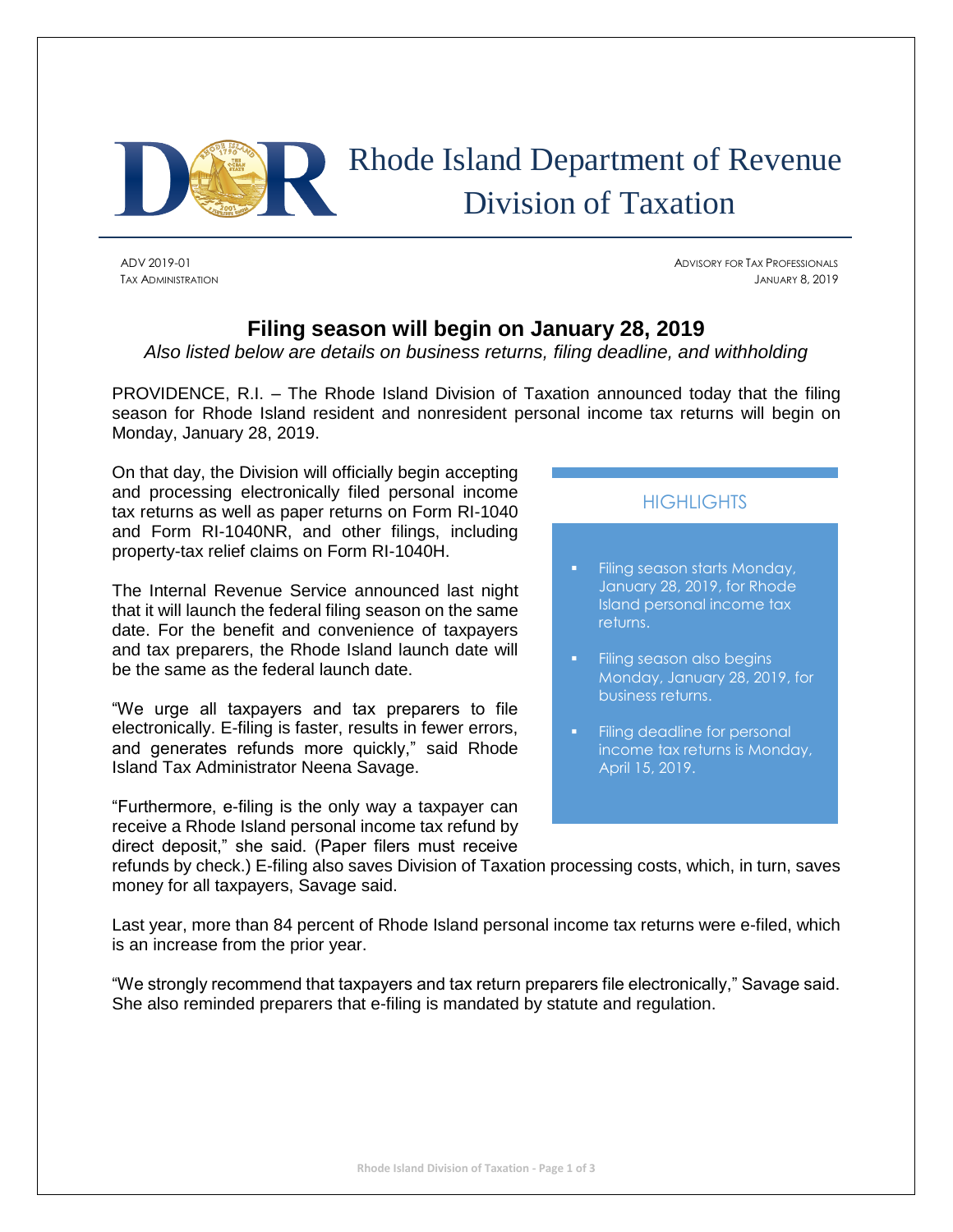| Rhode Island personal income tax returns |         |         |                   |  |  |  |
|------------------------------------------|---------|---------|-------------------|--|--|--|
|                                          | $2017*$ | 2018*   | <b>Difference</b> |  |  |  |
| Number of e-filed returns                | 572,208 | 571,343 | $-0.1%$           |  |  |  |
| Number of paper returns                  | 107,613 | 103,103 | $-4.2%$           |  |  |  |
| <b>Total returns filed</b>               | 679,821 | 674.446 | $-0.8\%$          |  |  |  |
| E-Filed returns as % of total            | 84.2%   | 84.7%   | $+0.59%$          |  |  |  |

\* Includes all personal income tax returns for any tax years that were filed in calendar year 2017, and all personal income tax returns for any tax years that were filed in calendar year 2018.

### BUSINESS RETURNS

Also on Monday, January 28, 2019, the Division of Taxation will officially begin accepting and processing business returns – including those filed electronically and those filed on paper.

The Division encourages e-filing of business returns because e-filing is faster, results in fewer errors, generates refunds more quickly, and saves taxpayers in processing costs. Preparers also are subject to the requirements of mandatory e-filing by statute and by regulation.

| <b>Rhode Island Division of Taxation electronic filing</b>                                                                        |                                                       |  |  |  |
|-----------------------------------------------------------------------------------------------------------------------------------|-------------------------------------------------------|--|--|--|
| The Division of Taxation will accept the following returns electronically this season:                                            |                                                       |  |  |  |
| Form RI-1040                                                                                                                      | Resident personal income tax return                   |  |  |  |
| Form RI-1040NR                                                                                                                    | Nonresident personal income tax return                |  |  |  |
| Form RI-1120C                                                                                                                     | Business corporation tax return - C corporations      |  |  |  |
| Form RI-1120S                                                                                                                     | Business corporation tax return - S corporations      |  |  |  |
| Form RI-1065                                                                                                                      | For partnerships, LLPs, LPs, LLCs, single-member LLCs |  |  |  |
| Preparers should check with their tax-preparation software provider to see if their programs are updated and<br>ready for e-file. |                                                       |  |  |  |

### FILING DEADLINE IS APRIL 15, 2019

The usual deadline for filings and payments each year is April 15. In recent years, however, the deadline has been moved to other days because April 15 fell on a weekend or on the Emancipation Day holiday in Washington, D.C.

(which the IRS observes).

This season, the deadline for filings and payments is Monday, April 15, 2019. All resident and nonresident Rhode Island personal income tax returns and related payments for tax year 2018 must be e-filed or postmarked on or before April 15, 2019. (Sixmonth extensions are allowed, but they are

| <b>Sunday</b>     | <b>Monday</b>                               | <b>Tuesday</b>                                    |
|-------------------|---------------------------------------------|---------------------------------------------------|
| April 14,<br>2019 | April 15,<br>2019<br><b>Filing deadline</b> | April 16,<br>2019<br>Emancipation<br>Day observed |

extensions of the time to file, not of the time to pay.) April 15 is also the deadline for first-quarter payments of quarterly estimated personal income tax for the 2019 tax year. Overall, the Division